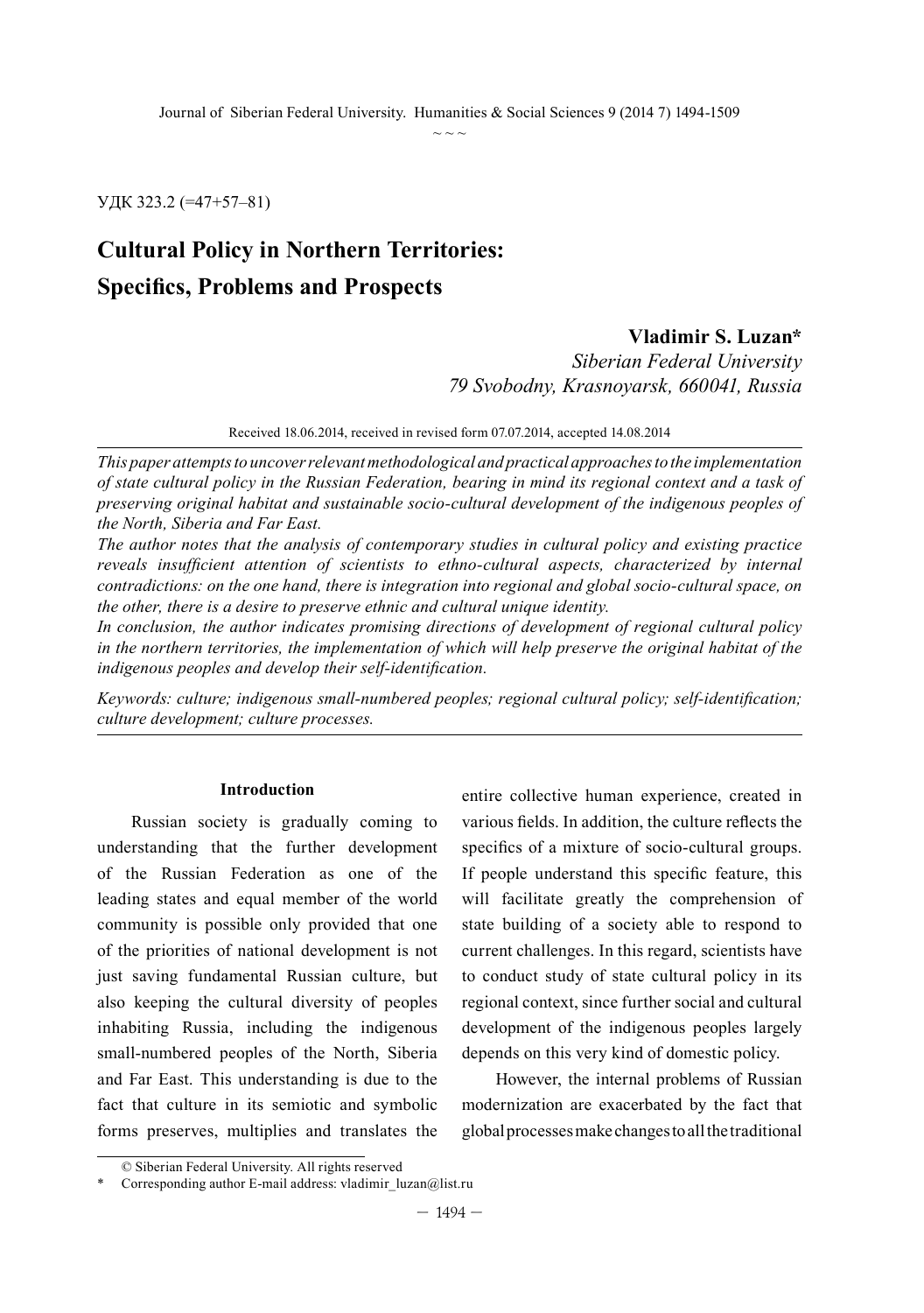ways of social and individual existence of the indigenous peoples. No other era has not been characterized by such a high social dynamics as the present one. At the same time, the indigenous peoples are in constant interaction with various social groups, classes, and with each other. The indigenous peoples move within geographic space, their migration and assimilation increase. As a result of constant change, both at the global and local levels, there has appeared a particularly acute problem of the preservation of national identity and self-identification of indigenous peoples. Their future depends on success of the process of preserving original habitat of the indigenous peoples.

Meanwhile, the indigenous peoples can not lock themselves up into geo-cultural space and are trying to overcome their isolation via engaging in cross-cultural interaction, not only with neighboring Russian regions, but also with foreign states. In this regard, there is a need to create such regional cultural policy that would satisfy the most ethno-cultural needs, and not only of the individual but also of the ethnic group. This policy shall take into account the fact that Russia throughout its history has always been a poly-ethnic state.

It is worth emphasizing that in the context of this paper the terms "regional cultural policy" and "cultural policy in the northern territories" are used as synonyms.

**Conceptual research base.** Interdisciplinary study of the problem of cultural policy in the traditional territories of the indigenous peoples' dwelling causes appeal to scientific papers in several scientific and theoretical directions. In particular, contemporary research practice effectively covers issues of creating cultural policy at the state level. Among the authors there are P.S. Gurevich, V.K. Iegorov, V.J. Kelle, L.N. Kogan, D.S. Likhachev, V.M. Mezhuev, A.K. Uledov, etc.

Wide range of issues relating to culture functioning in modern society is illuminated by the authors, who are forming the modern idea of culture as a factor in social and cultural regulation of social life. Some of researchers are M.B. Gnedovskii, N.G. Denisov, B.S. Ierasov, L.G. Ionin, M.S. Kagan, V.A. Kurennyi, B.K. Markov, E.A. Orlova, M. Pakhter, A.J. Flier, N.A. Khrenov, I.G. Iakovenko, etc.

The European experience of formation and implementation of culture policies and importance of culture in the regional context are revealed in the works of foreign authors, such as M. Bassan, F. Bianchini, E. Grosjean, M. Dragicevic-Sheshich, M. Pike, J. Tommani, as well as in materials of various state institutions and publications of local authors – S.E. Zuev, O.V. Khlopina, P.G. Shchedrovitskii, etc.

At the same time, the analysis of cultural policy research unravels insufficient attention of authors to ethno-cultural aspects, characterized by internal contradictions. On the one hand, these aspects imply integration into the regional and global socio-cultural space, on the other – the desire to preserve ethnic and cultural identity.

The study of the problems identified is of importance especially during implementation of state cultural policy in its regional context, as conceptual development of federal cultural policy has virtually ignored spatial factor in culture. This fact creates serious problems for conservation of local ethnic cultures.

There is a particularly interesting culture studies' examination of state cultural policy in Russia, the author of which – S.S. Zagrebin notes that "culture study's definition of cultural policy is somewhat ideal model based on the principle of deep abstraction from the topical historical realities" [Zagrebin, 2008: 54-58]. Applied aspect is limited to "only departmental understanding of culture, when cultural policy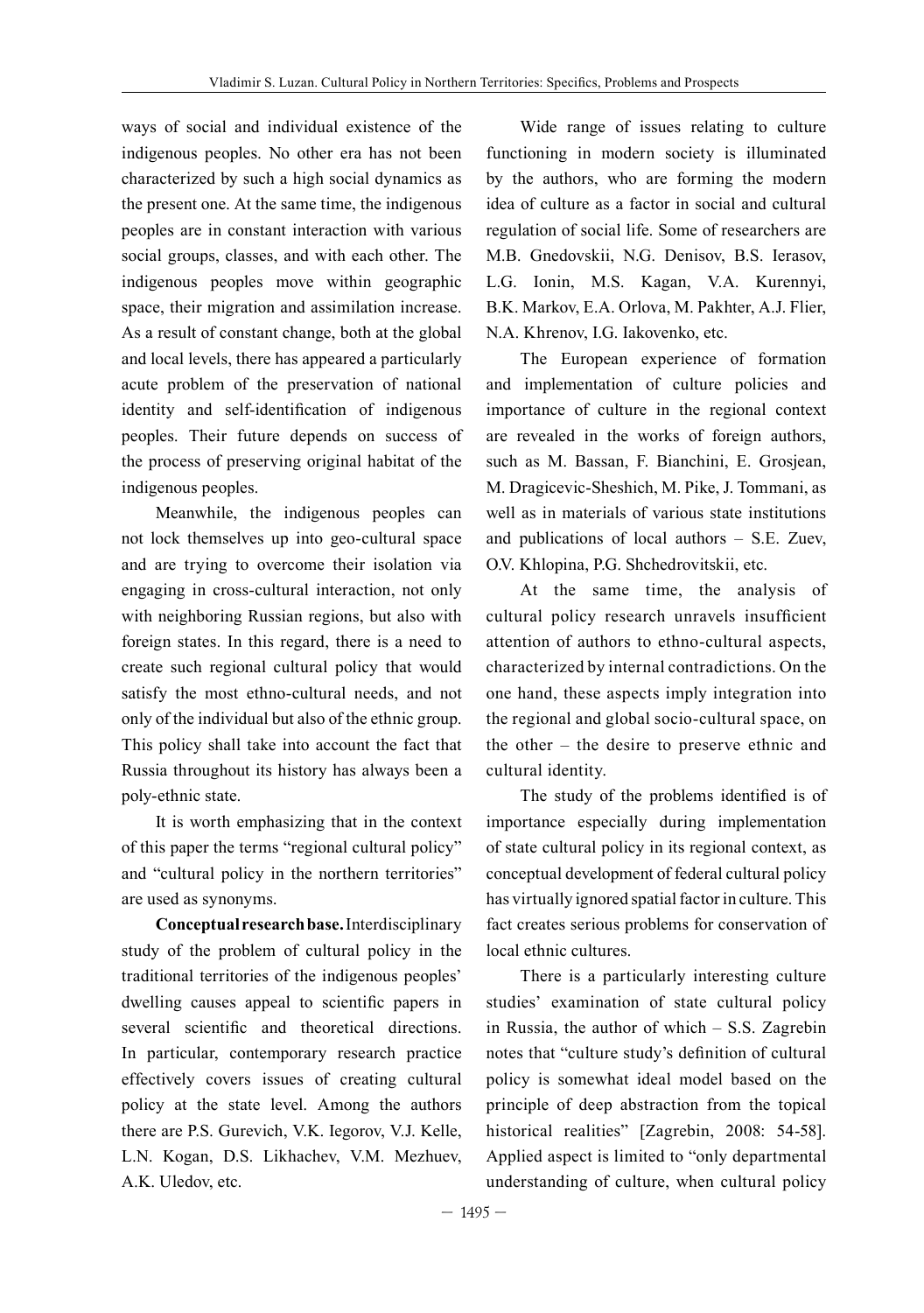is treated as activities of regional culture offices in relation to cultural and art institutions" [Zagrebin, 2008: 56].

Traditionally, the empirical concept of culture in Russia has been associated with the practice of enlightenment (including artistic and artistic-educational activities), as well as with "gathering" and study of historical and cultural materials of folklore and ethnographic character. This, in particular, was described by Iu.V. Osokin, who wrote that such empirical understanding of culture "was reflected in the profile orientation of a number of specialized research, training and cultural institutions. The first developed methodology concerning primarily activities in clubs and libraries, as well as amateur art; the second engaged in training of specialists in the field of cultural, educational and entertaining activities – mainly in librarians and clubs)" [Osokin, 2007: 1072].

Thus, it is possible to fix a gap between the empirical understanding of culture in industrial way and theoretical understanding of culture as the most important sphere of human activity, which aims at creation, transmission and preservation of the ideals having dual economic and spiritual nature. This gap has its own form at the level of real cultural policy when created concepts, strategies , targeted programs, statesupported projects affect only the content that is associated with amateur performances, folklore and ethnographic movements, historical and cultural monuments, artistic and educational events and so on and so forth.

As Ie.V. Vinokurova, another researcher of cultural policy making in the northern territories, rightly pointed out, culture studies' isolation from real cultural processes occur for two main reasons: lack of scientific validity of state cultural policy, objectives of which are formulated very declaratively, and lack of regional application of culture studies in the field of cultural policy,

lack of studies able to enrich theoretical science [Vinokurova, 2011: 206].

However, despite the gaps, the relevance of understanding the specifics of state cultural policy is confirmed by the fact that in recent years this subject was described in numerous doctoral research papers. The authors include A.S. Balakshin, P.L. Volk, L.Ie. Vostriakov, Iu.Ie. Ziiatdinov, M.I. Krivosheev, Ie.V. Kuznetsov, N.N. Kurnaia, O.P. Ponomarenko, G.A. Smirnov and others.

**Stating the problem.** One of the fundamental conceptual foundations of state cultural policy in Russia at the present stage, including its regional aspect, is decentralization, which on the one hand makes it possible to implement regional cultural policy in the local context, on the other hand it significantly complicates the formation process of a common cultural space within a particular region and the country as a whole.

Absence of ideological constraints have opened up possibilities for increasing the role of the Russian Federation's regions in the development of the world cultural diversity. Experience of longterm coexistence, conservation and development of the cultural identity of many peoples in Russia has become popular with the world community because of the need of saving cultural diversity.

Incidentally, the new content of state cultural policy actualized scientific justification of, on the one hand, the preservation of ethnic and cultural identity of the Russian peoples under influence of globalization processes, on the other hand, the axiological approach to the contribution of ethnic cultures in the global cultural space.

In circumstances, where threat of breaking a single cultural space of the Russian Federation is visibly growing, when discrepancy between federal and national-regional aspects of the implementation of state cultural policy arises, it is the regional and local level which is in charge of practical solution of problems of reforming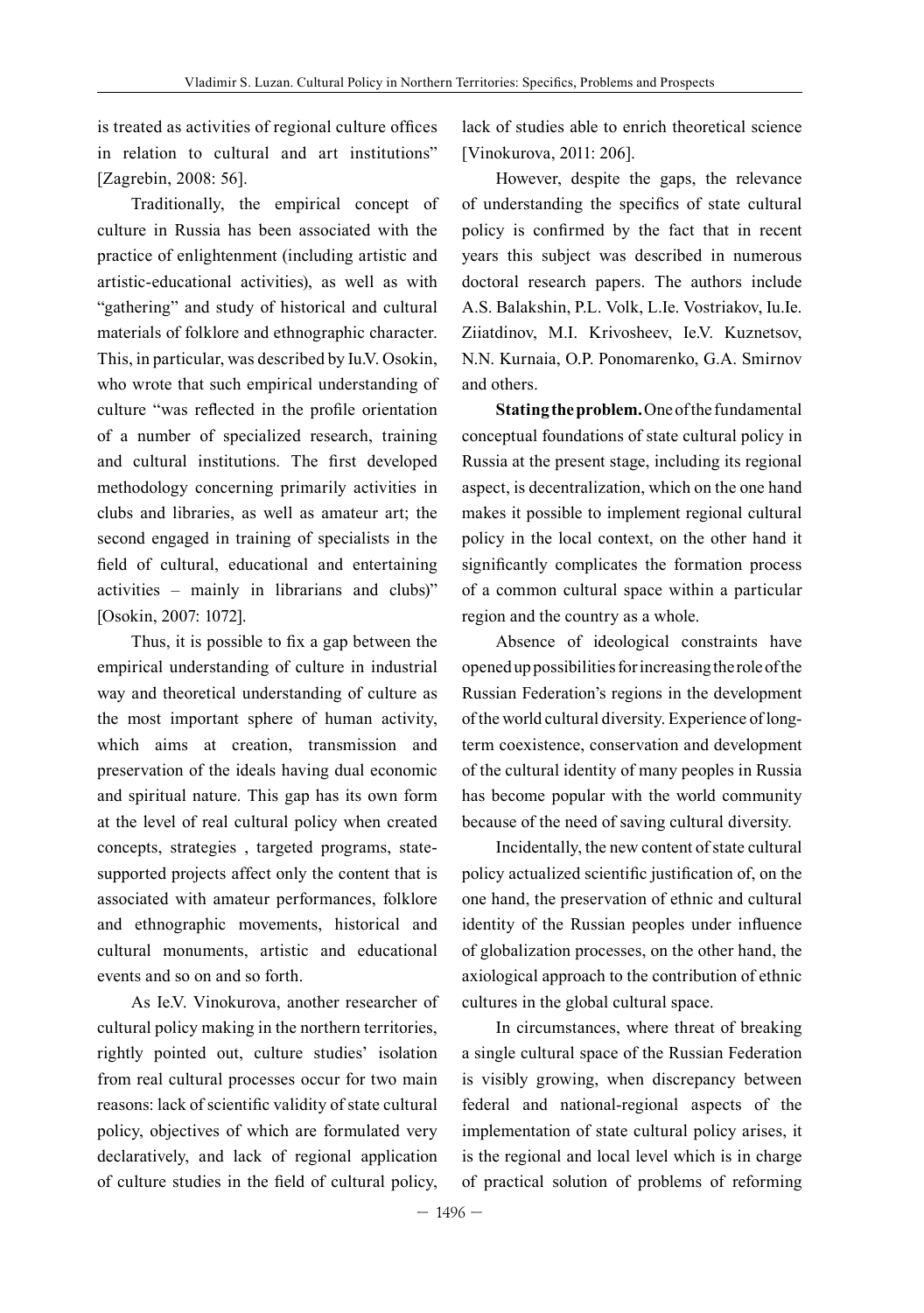the social sphere and provision of existing social standards.

Any region, as a subject of the Russian Federation, is a multipart socio-economic complex, a political formation in which there is a certain coherence and interdependence between production, commercial, social and cultural spheres, between the structures of regional and local authorities. These connections promote the fullest use of natural and productive resources, scientific and cultural potential, and satisfaction of diverse needs.

Regional culture is a multi-valued concept. It has a special world and is characterized by solitude, insularity, fixation on everyday life, the desire to preserve a certain degree of immunity to innovation. It is sometimes poorly receptive of innovation, other values, tends to a peculiar refraction of an idea in value system. On the other hand, this is an open culture, reaching outwards to dialogue with other cultures, to a constant increment of value wealth.

A look at the possibility of updating Russian culture through values of regional cultures may be accompanied by the fear that for many years the exclusive approach to the regional culture has deprived it of many inherent values. We must not forget that the region can serve as a cultural reservoir of the country, but among other things it can adversely affect the culture.

As the G.M. Kazakova says, "regional culture incorporates both ethnic and national dimension. But compared to the "ethnic", the regional culture has, first, a higher degree of abstraction, since a regional community sometimes represents a mix of ethnic groups. Within the region, as it was already noted, the ethnic groups live in direct contact with each other, acquiring in the process of joint sociocultural adaptation and common economic activities some similarities and symptoms, which often differ notably from those traditionally attributed to them. Culture

of ethnic groups is always "supplemented" by such features, which are caused by the specific circumstances of their existence. Regional culture becomes an indicator of ethnically heterogeneous elements, providing within the local area the opportunity of intercultural and interethnic cooperation and also implementing the model of multicultural unity in practice. Secondly, regional culture is different from ethnic in more mobile configuration of cultural properties and characteristics of a particular region. Regional culture changes with every change in conditions of its existence" [Kazakova, 2009: 12].

Structurally, regional culture is complex and polybasic. According to G.M. Kazakova, the fundamental bases of regional culture and, as a consequence, regional cultural policy, are the following [Kazakova, 2009: 12-15]:

- generic structure levels (material, spiritual, artistic, folk, professional, traditional, innovative culture, etc.);
- subcultures with different criteria (social class, professional, ethnic, national, religious and other);
- utilitarian practice sphere;
- set of institutional and non-institutional forms of creation, storage and dissemination of cultural values (the first forms include institutions that were designed to implement the spiritual production, spiritual consumption, as well as to manage cultural process, the second forms refer to the consumer behavioral culture of the inhabitants in the region);
- levels of culture consumption and art perception.

Functionally, regional culture is intended to encode, store and transfer local human experience in all areas of activity done by the population of the regional community. This culture is meant to ensure the reproduction of the cultural life of the region, continuity of the regional cultural process, as well as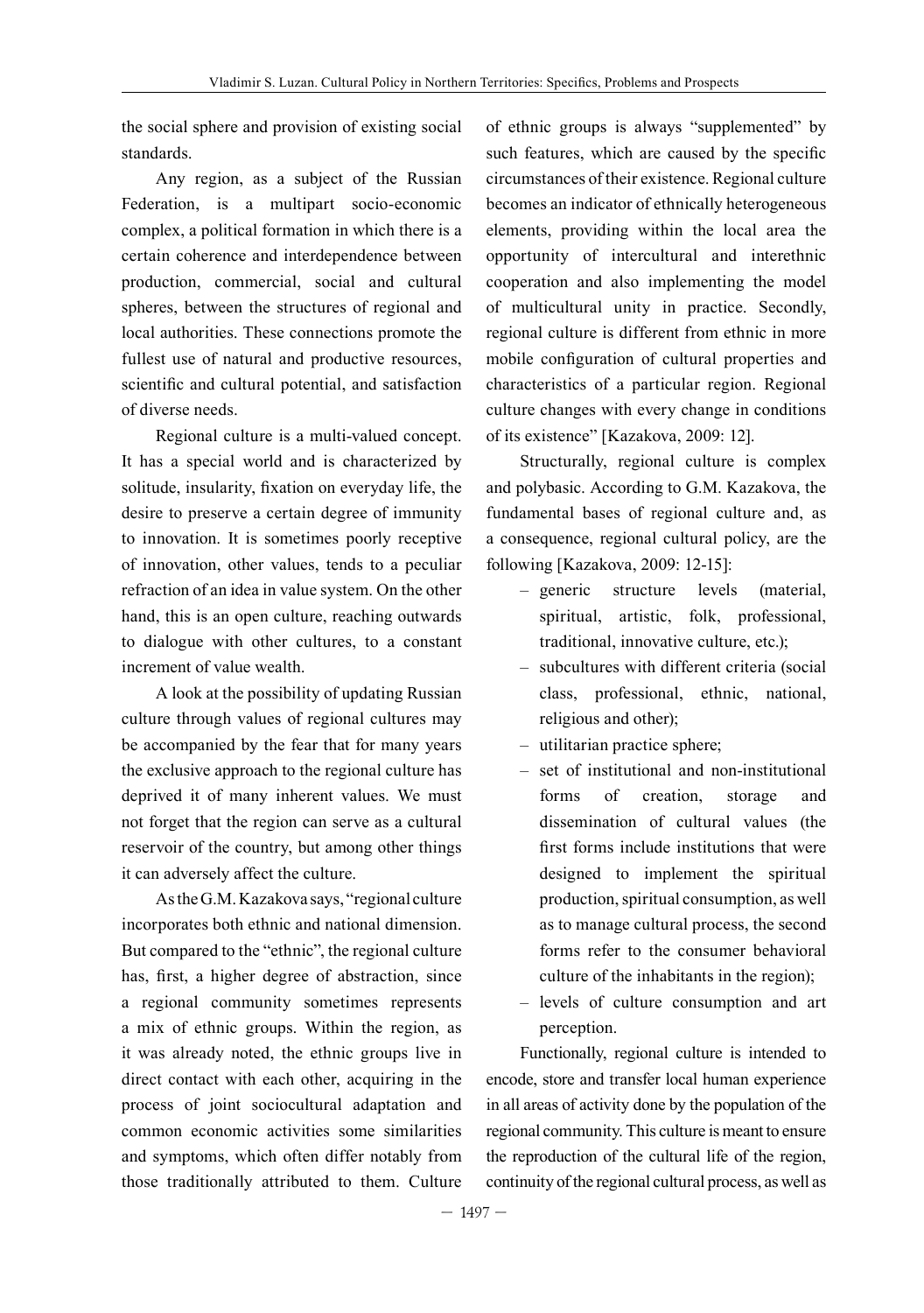the completeness of individual experience. Regional culture is polyfunctional. A list of functions includes adaptation, socializing, transformative, educational, informational and communicative, creative, regulatory, artistic, aesthetic, axiological, symbolic and other activities.

In the light of regional cultural policy the outlined above specific features are often overlooked, not only due to a lack of conceptual understanding of the culture managers, but also due to the existing legal conditions under which the main purpose of government is to ensure people's access to cultural institutions of all types. As an example, one may consider the experience of cultural design for original habitat of the indigenous peoples in culture "sector" in Taimyrsky (Dolgano-Nenets), Evenkiysky and Turukhansky Municipal Districts of the Krasnoyarsk Territory.

In the structure of the executive power, the majority of the Russian Federation's regions have special structure divisions for the indigenous peoples' problems. These divisions coordinate relevant regional programs and issues of socio-economic development of these peoples. However, even if such divisions exist, usually the main authority on culture projects is assigned to specialized bodies in the field of culture. For example, in the Krasnoyarsk Territory such authority is given to the Ministry of Culture of the Krasnoyarsk Territory (hereinafter – the Ministry of Culture). As part of efforts to design and implement culture projects and introduce ethnic cultural indicators of quality of life by the Ministry of Culture has developed Program on realization of main strategies of cultural policy in the Krasnoyarsk Territory for 2009- 2020 (hereinafter referred to as the Program). The Program has been specified for each municipality.

During making the Program its creators applied program-target method, aimed at addressing the priorities of culture sector development. These priorities were set by the decree of the Government of Krasnoyarsk Territory of 20.01.2009 № 24-p "On approval of main cultural policy strategy in the Krasnoyarsk Territory for 2009-2020" [Reference legal system "ConsultantPlus"]. The program identified the structuring development blocks of the cultural space of the Krasnoyarsk Territory in the unity of its historical, cultural and socio-economic characteristics elicited by the main strategies for the cultural policy of the Krasnoyarsk Territory for 2009-2020.

Implementation of the Program focuses on the following tasks, which are extremely important for designing cultural original habitat of the indigenous peoples [Official Site of the Krasnoyarsk Territory]:

- development and introduction of systematic actions positioning the region in Russia and abroad as the region with a high cultural potential;
- modernization of material and technical equipment of state regional and municipal culture institutions;
- creation of new culture infrastructure objects;
- preservation of tangible and intangible cultural heritage and its integration into social and economic development of the region;
- development of human resources industry;
- increasing accessibility for residents of the region of cultural activities and cultural values;
- modernization of providing services in the field of culture, introduction of information technologies into this sphere;
- introduction of incentive mechanisms in local government and nonprofit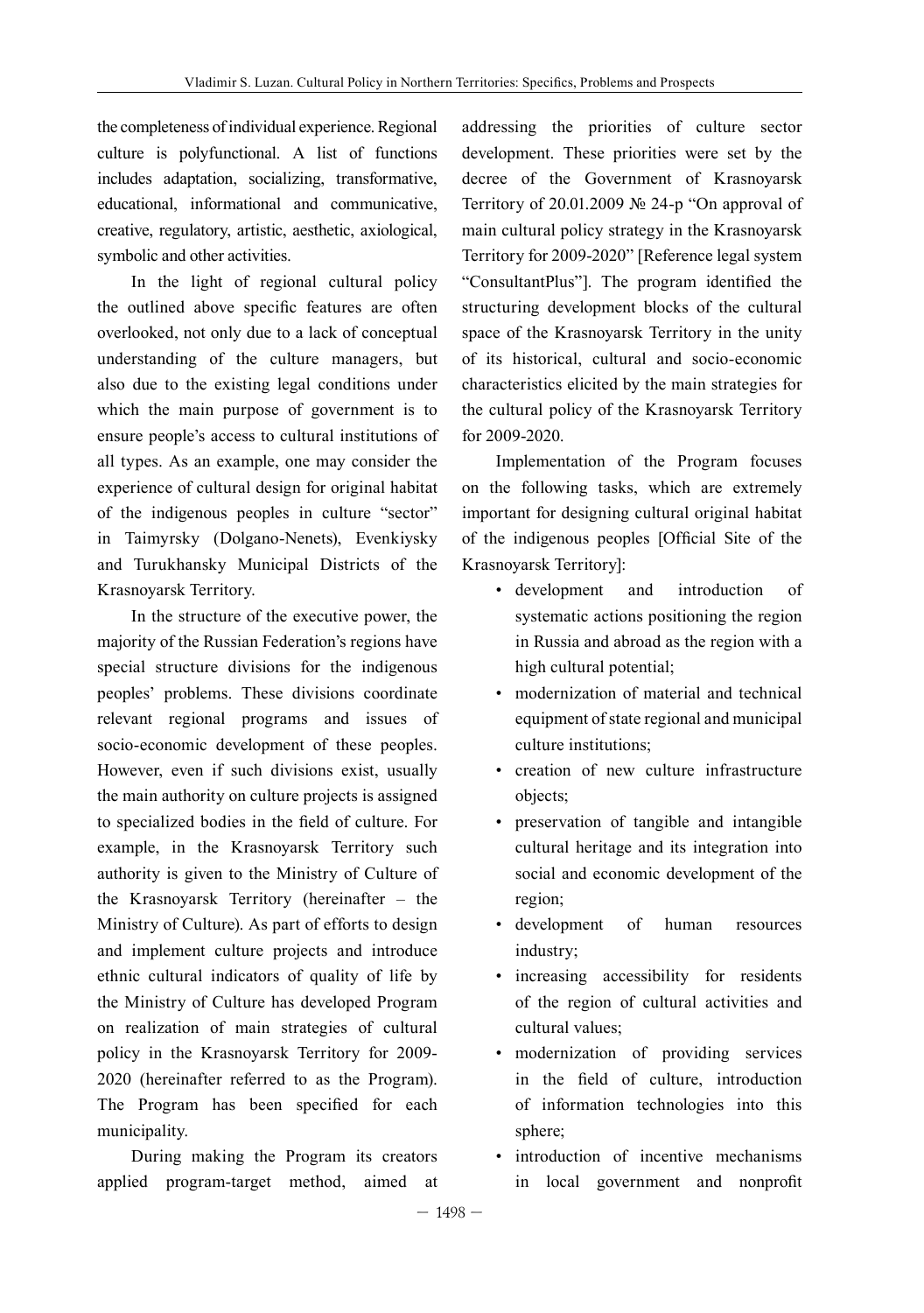organizations to implement projects in various cultural activities;

- development and introduction of a system to identify and support the leaders of the cultural process in the region;
- formation of a system of unique recognizable events in the Krasnoyarsk Territory.

To understand how to create state mechanisms of cultural design in the original habitat of the indigenous peoples the most appropriate way is to focus on specific program activities on the example of Taimyrsky (Dolgano-Nenets), Evenkiysky, Turukhansky Municipal Districts.

The program of implementation in Taimyrsky (Dolgano-Nenets) Municipal District of main cultural policy strategies in the Krasnoyarsk Territory for 2009-2020 was designed to meet the following criteria [Official Site of the Krasnoyarsk Territory]:

- Permanent population is 34.1 thousand people as of 01.01.2013.
- Number of settlements is 27, including four settlements with a population of less than 70 people.
- Network of culture and education institutions in the field of culture and art in Taimyrsky (Dolgano-Nenets) Municipal District includes 26 libraries; 22 Houses of Culture; 4 institutions of additional education of children in the sphere of culture and art; 3 centers of folk art; local culture institution "Cinema and leisure center Arctic"; local culture institution "Cultural and recreation center" in Dikson; vocal and dance ensemble "Chokurkan" in culture department administration in the rural settlement of Khatanga; information centre "Khatanga" in culture department administration in Khatanga.

Besides municipal cultural institutions there are the following state regional budgetary culture institutions: "Taimyr House of Folklore" and "Taimyr Regional Museum".

The cultural and educational services in institutions in the field of culture and art, which the regional residents have access to, do not fully conform to the standards recommended by the Federal Government decree of 03.07.1996 № 1063 p. In this area there are no intra-settlement cultural institutions. In the district center of Dudinka there is no showroom, in Kayak settlement there is no library. Number of seats in the House of Culture in Tukhard settlement is 53.3 %, in the House of Culture in Nosok settlement is 30.8 % and in the Municipal House of Culture in Dudinka – only 25.4 % of the corresponding standard.

Calculation of the financing measures aimed at ensuring the regulatory requirements of the Taimyrsky (Dolgano-Nenets) Municipal District in cultural and art objects shows that by 2020 the total amount of funds raised for the implementation of all planned activities should be 1,146,007.0 thousand rubles. By the way, from the government standpoint it is intended to achieve the following ethnic and cultural indicators of life quality of the indigenous small-numbered peoples:

1) Construction of 6 cultural and leisure institutions in Dudinka, Nosok, Novaia, Potapovo, Tukhard, Khatanga;

2) Construction of a district showroom in Dudinka;

3) Major repairs and reconstruction of 19 cultural and educational institutions;

4) Educating 93 people various specialties in the field of culture for free;

5) As a part of the organization of events contributing to the creation of a unique image of the territory to hold the International Cultural Forum of the indigenous small-numbered peoples every two years.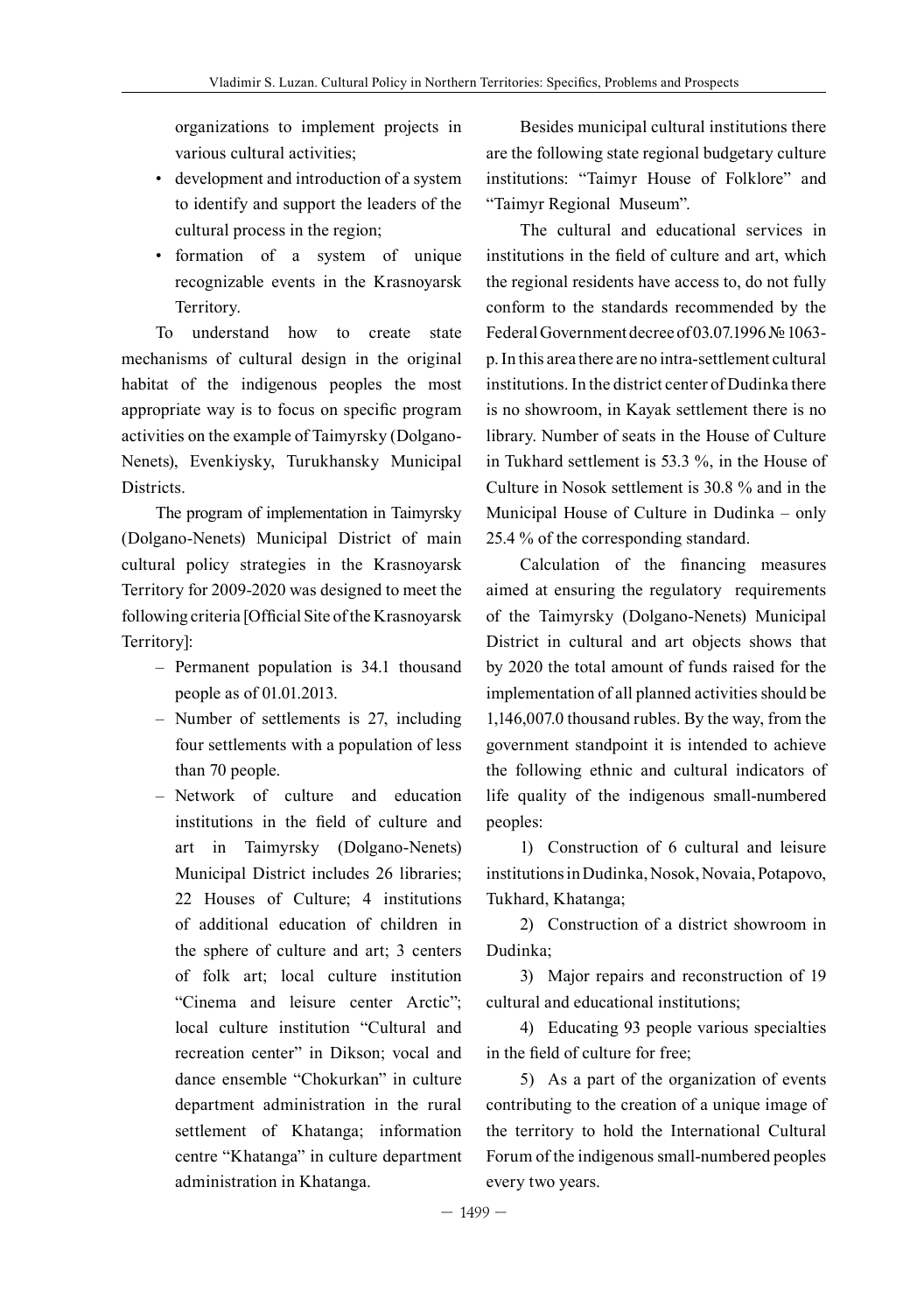Analysis of existing funding in culture sector in Taimyrsky (Dolgano-Nenets) Municipal District shows that the share of expenditure in culture sector in the budget of the municipality was 334,688.93 thousand rubles in 2011, and in 2012 – 386,653.62 thousand rubles (116% growth) [Culture of the Krasnoyarsk Territory in figures for 2011-2012, 2013]. Actual expenditures in "culture" industry for 2012 exceeded 11,000.0 rubles per 1 inhabitant.

The program of implementation in Turukhansky Municipal District of main cultural policy strategies in the Krasnoyarsk Territory for 2009-2020 was designed to meet the following criteria [Official Site of the Krasnoyarsk Territory]:

- Permanent population is 17.9 thousand people as of 01.01.2013.
- Number of settlements is 34, including 11 settlements with a population of less than 70 people, 4 settlements are not currently inhabited.
- Network of culture and education institutions in the field of culture and art include 26 libraries; 20 culture and leisure institutions; 2 museums; 3 institutions of additional education in the field of culture, including 2 children music schools and children art school.

The cultural and educational services in institutions in the field of culture and art, which the regional residents have access to, do not fully conform to the standards recommended by the Federal Government decree of 03.07.1996 №1063 p. The area has no organized film showing process. There is no any culture and leisure institution in the village of Staroturukhansk. A building of club in Sovetskaia Rechka settlement does not meet fire safety requirements. Number of seats in the rural House of Culture in Farkovo is 58.6 %, and in the House of Culture and Leisure in Igarka is 0 % of the corresponding standard.

Calculation of the financing measures aimed at ensuring the regulatory requirements of the Turukhansky Municipal District in cultural and art objects shows that by 2020 the total amount of funds raised for the implementation of all planned activities should be 563,953.0 thousand rubles. By the way, from the government standpoint it is intended to achieve the following ethnic and cultural indicators of life quality of the indigenous small-numbered peoples:

1) Building culture and leisure 3 institutions in Igarka, Sovetskaia Rechka, Farkovo;

2) Construction of an exhibition hall for Turukhansky Regional Museum;

3) Building a branch of Centralized Information Library System number 11 in Sovetskaia Rechka;

4) Construction of an art school in Igarka;

5) Major repairs and reconstruction of 39 cultural and educational institutions;

6) Educating 40 people various specialties in the field of culture for free;

7) As a part of the organization of events contributing to the creation of a unique image of the territory to hold the ethnographic festival "Astygan kiarenii" (the Kets celebrate) every two years and annual holidays Reindeer Herders Day, River Day, Fisherman Day.

Analysis of existing funding in culture sector in Turukhansky Municipal District shows that the share of expenditure in culture sector in the budget of the municipality was 165,786.40 thousand rubles in 2011, and in 2012 –193,096.18 thousand rubles (11 6% growth) [Culture of the Krasnoyarsk Territory in figures for 2011- 2012, 2013]. Actual expenditures in "culture" industry for 2012 exceeded 10,000.0 rubles per 1 inhabitant.

The program of implementation in Evenkiysky Municipal District of main cultural policy strategies in the Krasnoyarsk Territory for 2009-2020 was designed to meet the following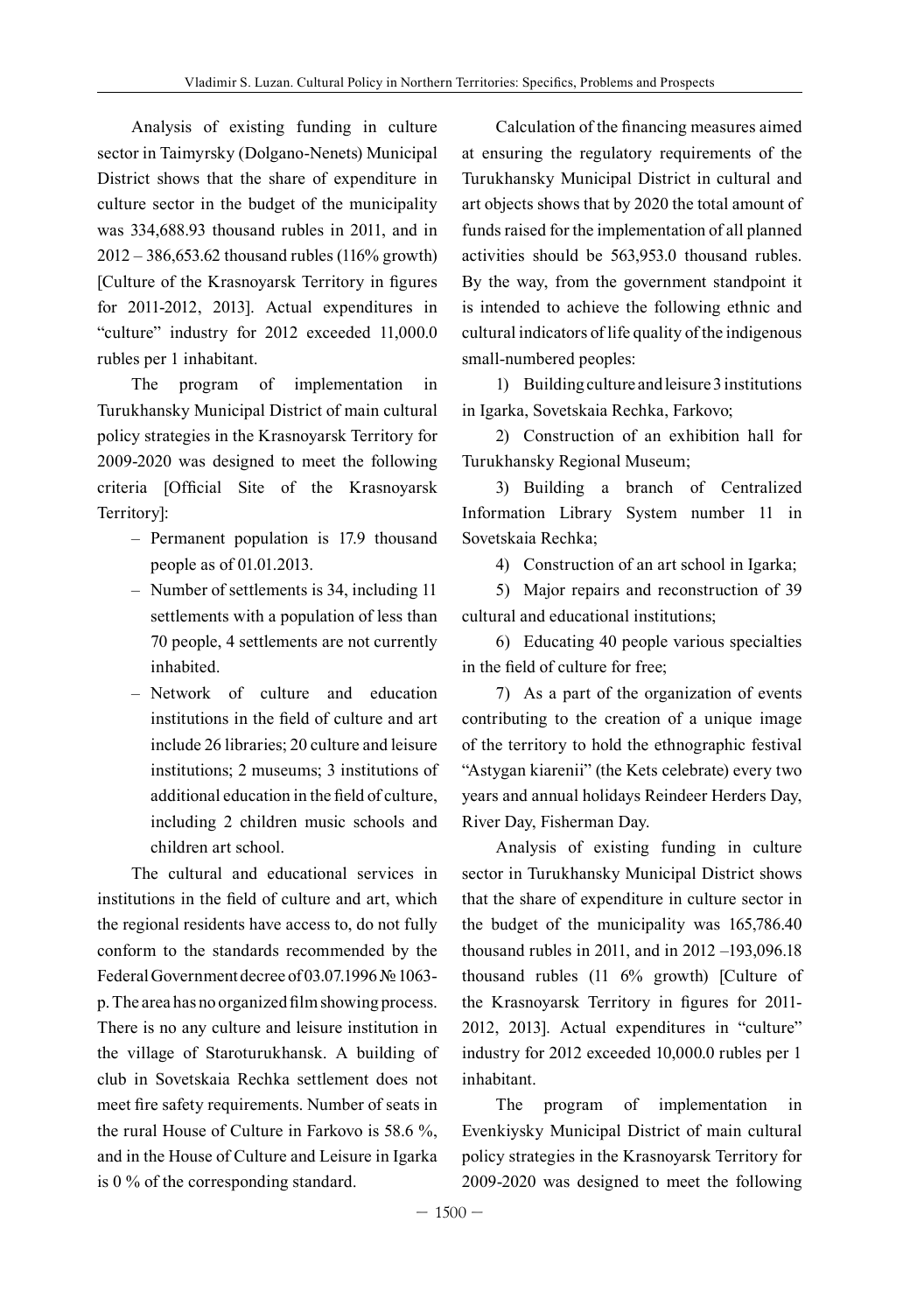criteria [Official Site of the Krasnoyarsk Territory]:

- Permanent population is 15.9 thousand people as of 01.01.2013.
- Number of settlements is 23, including 2 villages with a population of less than 70 people.
- Network of institutions of culture and education in the field of culture and arts includes 25 libraries; 20 culture and leisure institutions; 3 children art schools; Evenkiysky Regional Museum with two branches.

The cultural and educational services in institutions in the field of culture and art, which the regional residents have access to, do not fully conform to the standards recommended by the Federal Government decree of 03.07.1996 № 1063-p. In this area there are no intra-settlement cultural institutions. In Kuz'movka settlement there is no library, in Oskoba – House of Culture.

In the village of Tura, administrative center of Evenkia, there is a regional ethnopedagogical centre of retraining, the purpose of which is to preserve the language and culture of the indigenous population. The center publishes books on the Evenki language, folklore, flora and fauna, sewing beads, traditional musical instruments and other occupations.

The main cultural institution engaged in activities to preserve and promote the culture, traditions, crafts and fine arts of the indigenous peoples of the North, their folklore and national holidays is the Centre of Folk Art. But because of the remoteness of the territory the performers face the problem how to organize concerts and tour activities both in the municipality and out of it.

Calculation of the financing measures aimed at ensuring the regulatory requirements of the Evenkiysky Municipal District in cultural and art objects shows that by 2020 the total amount of funds raised for the implementation of all planned activities should be 489,063.0 thousand rubles. By the way, from the government standpoint it is intended to achieve the following ethnic and cultural indicators of life quality of the indigenous small-numbered peoples:

1) Construction of 4 culture and leisure institutions in the townships of Kuz'movka, Essey, Kuiumba, Mutorai;

2) Construction of Evenkiysky Regional Museum in Tura;

3) Construction of a rural library in Tutonchany township;

4) Major repairs and reconstruction of 21 cultural and educational institutions;

5) Educating 40 people various specialties in the field of culture for free;

6) As a part of the organization of events contributing to the creation of a unique image of the territory to hold the annual International Forum "Tunguska phenomenon".

Analysis of existing funding in culture sector in Evenkiysky Municipal District shows that the share of expenditure in culture sector in the budget of the municipality was 160,424.60 thousand rubles in 2011, and in 2012 –213,976.64 thousand rubles (133% growth) [Culture of the Krasnoyarsk Territory in figures for 2011- 2012, 2013]. Actual expenditures in "culture" industry for 2012 exceeded 13,000.0 rubles per 1 inhabitant.

In general, the total amount of financing required to achieve all stated ethno-cultural indicators of the life quality in the Taimyrsky (Dolgano-Nenets), Evenkiysky and Turukhansky Municipal Districts in the Krasnoyarsk Territory by 2020 is more than 2.2 billion rubles, excluding funding for the ongoing activities of existing culture and education institutions in the field of culture.

**Conclusion**. In the current situation there are such state mechanisms concerning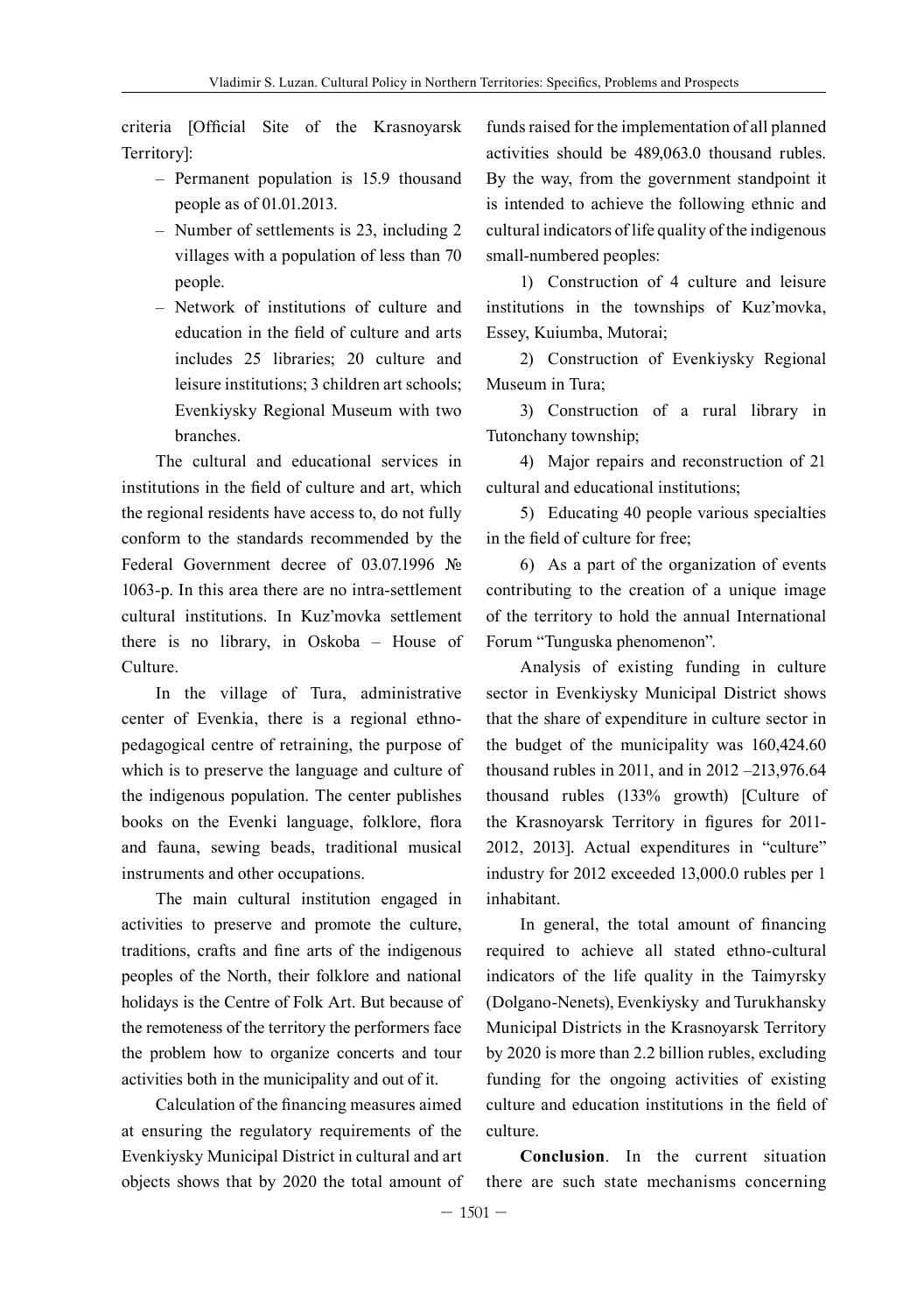cultural design of the original habitat of the indigenous small-numbered peoples, which are less attuned to the specifics of national culture preservation, but aimed at achieving average for Russia availability in a number of formal attributes (for example, in presence of cultural centers, libraries, seats in the rooms, etc.). Moreover, 100% achievement of these indicators in the case of the indigenous smallnumbered peoples may not always mean their actual cultural development. We can also admit a lack of ethno-cultural indicators of the life quality of the indigenous small-numbered peoples in the legal framework, while there is a large quantity of different economic, social indicators, achievement of which is estimated as the efficiency of public administration. In this respect, we can identify the following areas of regional cultural policy, without which the full development of the indigenous small-numbered peoples can significantly slow down:

А) Introduction of a system of ethnological expertise and applied research in the field of cultural design for the original habitat of the indigenous small-numbered peoples;

B) Development of special programs to improve self-identification of the indigenous small-numbered peoples via PR-actions, creating a sense of national pride, as well as helping to form an idea of ethnic involvement in multinational space of Russia and the world, perceiving the ethnos as a unique and equal entity;

C) Approval by the executive bodies of the Russian Federation of a list of the most necessary cultural and entertaining events, promoting the development of ethnic and cultural indicators of the life quality for the indigenous small-numbered peoples;

D) Development of regional programs for the preservation of national indigenous peoples' languages. It is indispensable to create conditions for the possibility of the national languages' usage not only in everyday life, but also in public sphere, at conferences, symposia, seminars, etc.;

E) Adoption of regional laws relating to the protection and preservation of epic heritage of the indigenous small-numbered peoples;

F) Development of a set of regional programs in support of traditional types and forms of artistic creativity for the indigenous small-numbered peoples, namely creation of workshops, art classes, art schools, art studios with special areas and subjects;

G) Multilateral agreements between the indigenous small-numbered peoples and already existing scientific innovative centers – universities, laboratories, small businesses in all major development directions, which enlist economy, business, education, science, medicine, art, etc.

#### **References**

1. Abramova, N.T., Voronin, A.A., Mikhailov, F.T. *Samosoznanie i kul'tura [Self-consciousness and culture].* Moscow. Nauka, 2009, 208p.

2. Aleksander, D., Smith, F. (2010). Sil'naia programma v kul'tursotsiologii [Strong program in cultural sociology]. *Sotsiologicheskoe obozrenie (Sociological review). Vol. 9, 2,* pp. 11-30.

3. Amosov, A.Ie., Koptseva, N.P., Libakova, N.M., Reznikova, K.V., Sertakova, K.V., Pimenova, N.N., Kistova, A.V. et al. *Korennye malochislennye narody Severa i Sibiri v usloviiakh global'nykh transformatsii (na primere Krasnoiarskogo Kraia). Chast' 1. Kontseptual'nye i metologicheskie bazy issledovaniia. Etnokul'turnaia dinamika korennykh malochislennykh nardov Krasnoiarskogo Kraia [The indigenous small-numbered peoples of the North and Siberia under the global transformations (on the basis of the Krasnoyarsk Territory). Part 1. Conceptual and methodological bases of research.*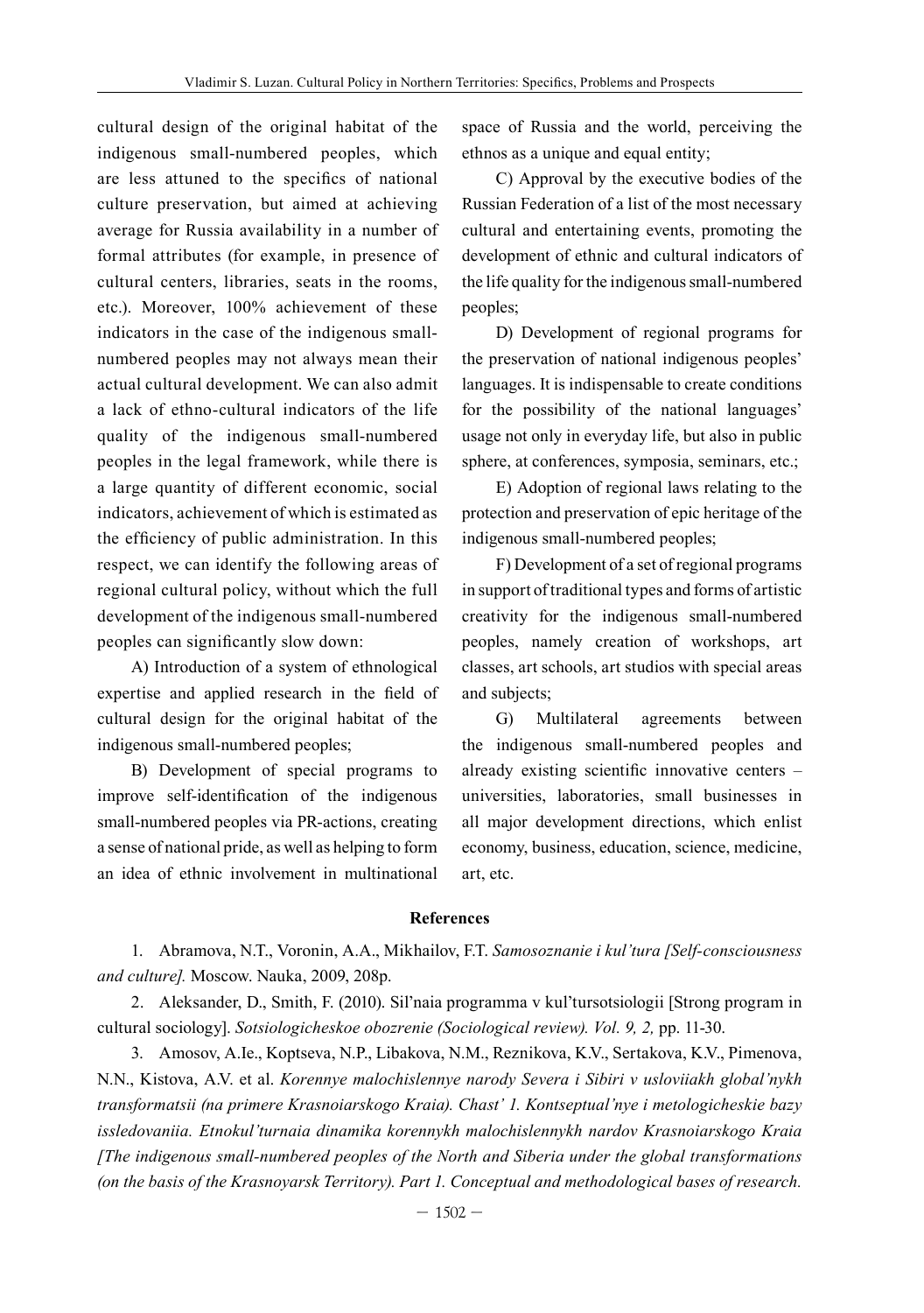*Ethno-cultural dynamics of the indigenous small-numbered peoples of the Krasnoyarsk Territory].*  Ed.by Koptseva, N.P. Кrasnoyarsk, Siberian Federal University, 2012, 640 p.

4. Andrichenko, L.V., Postnikov, A.Ie. (2008). Problemy razgranicheniia zakonodatel'nykh polnomochii v sfere zashchity iskonnoi sredy obitaniia i traditsionnogo obraza zhizni korennykh malochislennykh narodov Rossii [Problem of disseminating legislative powers in the defense of original habitat and traditional lifestyle of the indigenous small-numbered peoples of Russia]. *Zhurnal Rossiiskogo prava (Journal of Russian law),* 5, pp. 28-37.

5. Arnol'dov, A.I. *Kul'turnaia politika: realii i tendetsii [Cultural policy: realities and trends].*  Moscow, MGUKI, 2004, 64 p.

6. Artem'ieva, T.I. Filosofiia i psikhologiia kul'tury: izbrannoe [Philosophy and psychology culture: selection]. M.: Nauka, 2007, 478 p.

7. Arutiunov, S.A. *Kul'turnaia antropologiia [Cultural anthropology].* Moscow: Publishing House "Ves' mir", 2004, 216 p.

8. Astafyeva, O.N. *Kul'turnaia politika: teoreticheskoe poniatie i upravlencheskaia deiatel'nost' [Cultural policy: theoretical concept and management activities].* Moscow: Publishing House of RAGS, 2010, 228 p.

9. Avanesova, G.A., Astafyeva, O.N. *Sotsiokul'turnoe razvitie rossiiskikh regionov: mekhanizmy samoorganizatsii i regional'naia politika [Social and cultural development of the Russian regions: self-organization mechanisms and regional policy].* Moscow: Publishing House of RAGS, 2001, 314 p.

10. Balakshin, A.S. Kul'turnaia politika: teoriia i metodologia [Cultural policy: theory and research methodology]. Thesis for Candidate of Philosophical Sciences. Nizny Novgorod, 2006, 358 p.

11. Belik, A.A. *Kul'turnaia (sotsial'naia) antropologiia [Cultural (social) anthropology].* Moscow: Russian State Humanitarian University, 2009, 624 p.

12. Berger, P., Huntington, S. *Mnogolikaia globalizatsiia. Kul'turnoe raznoobrazie v sovremennom mire [Many faces of globalization. Cultural diversity in the contemporary world].* Moscow, 2004, 382 p.

13. Bogatyreva, T.G. Globalizatsiia i imperativy kul'turnoi politiki sovremennoi Rossii: monografiia [Globalization and cultural policy imperatives in modern Russia: monograph]. Moscow, TEIN, 2002, 179 p.

14. Cassidy, F.Kh. (2003). Globalizatsiia i kul'turnaia identichnost' [Globalization and cultural identity]. *Voprosy filosofii (Problems of philosophy), 1,* pp. 76-87.

15. Chartrand H. H. Funding the Fine Arts: An International Political Economic Assessment II Nordic Theatre Studies. Vol. 14. 2002.

16. *Chelovecheskii capital Krasnoiarskogo kraia: forsait-issledovanie-2030 [Human capital of the Krasnoyarsk Territory: Foresight Study – 2030].* Krasnoyarsk: Siberian Federal Univerisity, 2010, 126 p.

17. Chistiakova, S. Globalizatsiia kul'tury: genesis, tipologiia, sovremennye smysly [Globalization of culture: genesis, typology, modern meanings]. Summary of Thesis for Candidate of Philosophical Sciences. Belgorod, 2007, 22 p.

18. Chumakov, A.N. Globalizatsiia: kontury tselostnogo mira [Globalization: contours of the holistic world]. Moscow: Publishing House "Prospekt", 2005, 432 p.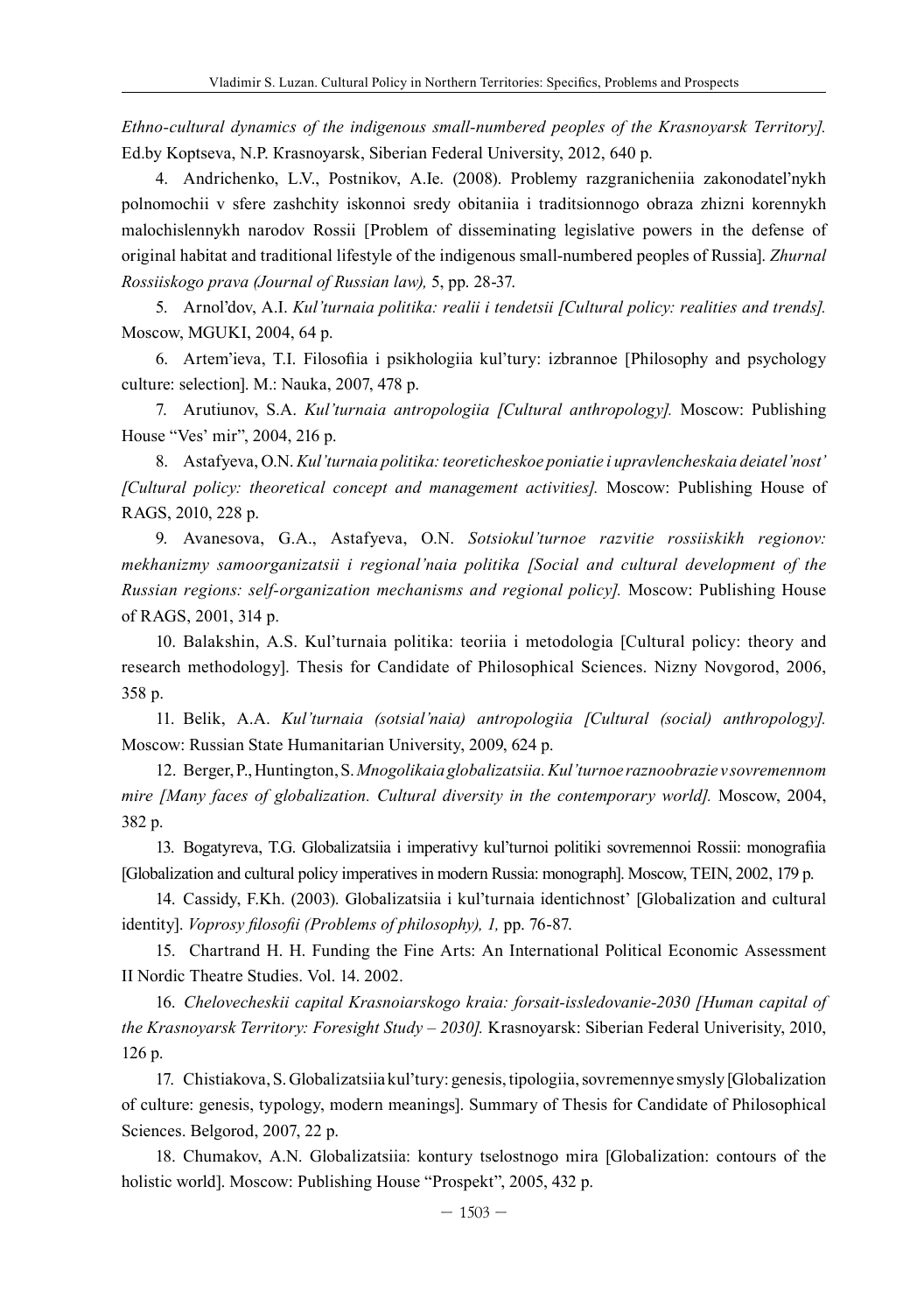19. Cowan, T. (2005). Pokhvala kommercheskoi kul'ture: kul'turnyi pessimizm i kul'turnyi optimizm [Praise to commercial culture: cultural pessimism and cultural optimism]. *Otechestvennye zapiski (Domestic notes), 4 (25),* pp. 60-73.

20. Deviatko, I.F. *Sotsiologicheskie teorii deiatel'nosti i prakticheskoi ratsional'nosti [Sociological theory of activity and practical rationality].* Moscow, 2003, 336 p.

21. Evans-Pritchard, E. *Istoriia antropologicheskoi mysli [History of anthropological thought].* Moscow: Russian Academy of Sciences, Eastern Literature, 2003, 358 p.

*22. Evolutsiia kul'turnoi deiatel'nosti v novom stoletii: sotsial'no-ekonomicheskie aspekty kul'turnoi politiki: v 3 tomakh. T. 2. Kul'tura v global'nom mire [Evolution of cultural activities in the new century: socio-economic aspects of cultural policy: in 2 volumes. Vol.2. Culture in the global world].* St. Petersburg.: Aleteia, 2005. 525 p.

23. *Fundamental'nye problemy kul'turologii: v 4 tomakh. T.1. Teoriia kul'tury [Fundamental problems of culture studies: in 4 volumes. Vol. 1: theory of culture].* St. Petersburg: Aleteia, 2008, 432 p.

24. *Fundamental'nye problemy kul'turologii: v 4 tomakh. T.4. Kul'turnaia politika [Fundamental problems of culture studies: in 4 volumes. Vol. 4: cultural policy].* St. Petersburg: Aleteia, 2008, 424 p.

25. Geertz, C. *Interpretatsiia kul'tur [Interpretation of cultures].* Moscow, ROSSPEN, 2004, 560 p.

26. Genisaretskii, O.I. *Kul'turnaia politika; ne segodnia, skoree, zavtra [Cultural policy: not today, probably, tomorrow].* Available at: http://www.rusrev.org/content/review/default. asp?shmode=8&ids=157&ida

27. Genisaretskii, O.I. *Kul'turnaia situatsiia i tseli kul'turnoi politiki [Culture situation and objectives of cultural policy].* Available at: http://www.archipelag.ru/geoculture/cultural\_policy

28. Gnedovskii, M. (2005).Tvorchekie industrii: politicheskii vyzov Rossii [Creative industries: a political challenge to Russia]. *Otechestvennye zapiski (Domestic notes), 4 (25),* pp. 168-181.

29. Gromov, M.N. *Kul'turnoe nasledie kak osnova natsional'noi identichnosti [Culture heritage as the basis of national identity].* Moscow: GASK, 2005, 141 p.

30. Guseinov, A.I. (2008). Sotsionormativnaia sfera kul'tury [Socionormative culture sphere]. *Voprosy filosofii (Problems of philosophy), 8,* p. 39.

31. Ionin, L.G. *Sotsiologiia kul'tury [Sociology of culture].* Moscow, HSE, 2004, 427 p.

32. Itunina, N.B. *Sotsial'naia antropologiia [Social anthropology].* Smolensk: SGPU, 2003, 147 p.

33. Kazakova, G.M. (2009). Regional'naia kul'tura: rodovidovye priznaki i strukturnofunktsional'nye kharakteristiki [Regional culture: generic features, structural and functional characteristics]. *Voprosy kul'turologii (Problems of culture studies), 5,* p. 12.

34. Khangel'dieva, I.G. *Kul'turnaia politika [Cultural policy].* Available at: http://www. lomonosov-fund.ru/enc/ru/encyclopedia:01302:article

35. Kil'keev, V.N. Teoretiko-metodologicheskie printsipy kul'turnoi antropologii Klifforda Girtsa [Theoretical and methodological principles of cultural anthropology of Clifford Geertz] Thesis for Candidate of Philosophical Sciences. Belgorod, 2009, 142 p.

36. Kiseleva, T.G. (2003). Globalizatsiia obshchestva i sovremennaia kul'turnaia politika [Globalization of society and modern cultural policy]. *Bulletin of MGUKI, 1,* pp. 19-26.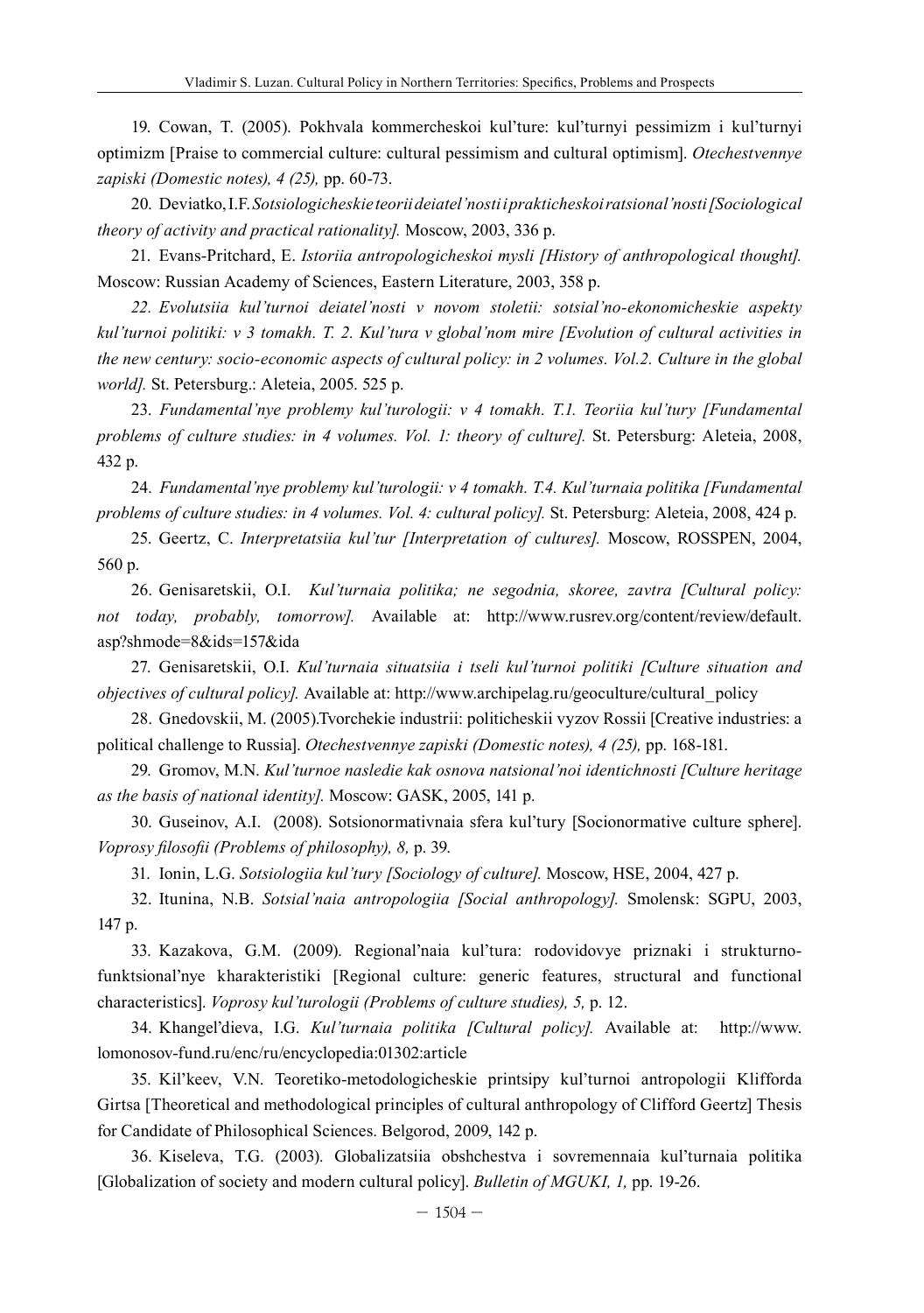37. Koptseva N.P., Luzan, V.S. (2012). Modelirovanie kul'tury i kul'turnoi politiki v russkoi filosofii kontsa XIX – pervoi treti XX vv. [Modelling culture and cultural policy in the Russian philosophy from the late 19th century to the first third of the 20th century]. *Filosofiia i kul'tura (Philosophy and culture), 4 (52),* pp. 105–116.

38. Koptseva, N.P. (2013). Provedenie eksperimental'nogo prikladnogo issledovaniia mezhkul'turnoi kommunikatsii: focus-gruppy, lichnoe interviiu, anketirovanie, poluchenie ekspertnogo mneniia (na material issledovaniia Krasnoiarskogo kraia) [An experimental applied culture study of intercultural communication: focus groups, personal interviews, questionnaires, obtaining expert opinion (based on the study of the Krasnoyarsk Territory)]. *Sovremennye problemy nauki i obrazovaniia (Modern problems of science and education),* (3), 410.

39. Koptseva, N.P. (2007). Integratsiia gumanitarnogo obrazovaniia v Sibirskom Federal'nom Universitete [Integration of humanitarian education in Siberian Federal University]. *Vysshee obrazovanie segodnia (Higher education today), (4),* 6-8.

40. Koptseva, N.P. (2007). Teoriia i praktika innovatsionnoi obrazovatel'noi programmy po esteticheskomu tsiklu distciplin [Theory and practice of innovative educational program for the aesthetic disciplines]. *Vysshee obrazovanie segodnia (Higher education today), (12),* 9-13.

41. Koptseva, N.P. (2012). Kul'turologicheskaia baza formirovaniia obshcherossiiskoi natsional'noi identichnosti v Sibirskikh regionakh Rossiiskoi Federatsii [Cultural base of all-Russian national identity in the Siberian region of the Russian Federation]. *Bulletin of Volgograd State University. Series 7. Philosophy, sociology and social technologies, (3),* 11-15.

42. Koptseva, N.P. (2012). Metodologicheskie vozmozhnosti sotsial'noi (kul'turnoi) antropologii dlia sovremennykh kul'turnykh issledovanii [Methodological possibilities of social (cultural) anthropology in contemporary cultural studies]. *Filosofiia i kul'tura (Philosophy and culture), (10),* 9-18.

43. Koptseva, N.P. (2012). Problema metodologii sovremennykh kul'turnykh issledovanii: vozmozhnosti klassicheskoi britanskoi sotsial'noi antropologii [Problem of methodology for contemporary cultural studies: possibilities of classic British social anthropology]. *Gumanitarnye i sotsial'nye nauki (Humanities and social sciences), (4),* 89-104.

44. Koptseva, N.P. Filosofiia i iskusstvo: edinstvo myslitel'nogo prostranstva [Philosophy and art: unity of the thinking space]. *Uchenye zapiski fakul'teta iskusstvovedeniia i kul'turologii (Memoirs of Faculty of Arts and Culture Studies)*, Krasnoyarsk, 2000.

45. Koptseva, N.P., Libakova, N.M. (2013). Produktivnost' gendernogo podkhoda dlia gumanitarnykh issledovanii [Productivity of gender approach for humanitarian studies]. *Sovremennye problemy nauki i obrazovaniia (Modern problems of science and education), (1).*

46. Koptseva, N.P., Luzan, V.S. *Gosudarstvennaia kul'turnaia politika v Sibirskom federal'nom okruge: kontseptsii, problem, issledovaniia: monografiia [State cultural policy in the Siberian Federal District: concepts, issues, research: monograph].* Krasnoyarsk, Siberian Federal University, 2012, 383 p.

47. Koptseva, N.P., Nevol'ko N.N. (2012). Vizualizatsiia etnicheskikh traditsii v zhivopisnykh i graficheskikh proizvedeiiakh khakasskikh masterov [Visualization of ethnic traditions in painting and graphic works of Khakassian masters]. *Iskusstvo i obrazovanie (Art and education),* (1), 27.

48. Korovitsyna, N.V. (2005). Dukhovnaia kul'tura sovremennogo rossiiskogo obshchestva. Sostoianie i tendentsii formirovaniia [Spiritual culture of modern Russian society. Status and modelling trends]. *Sotsiologicheskie issledovaniia (Sociological resesrch), 10,* pp. 145-146.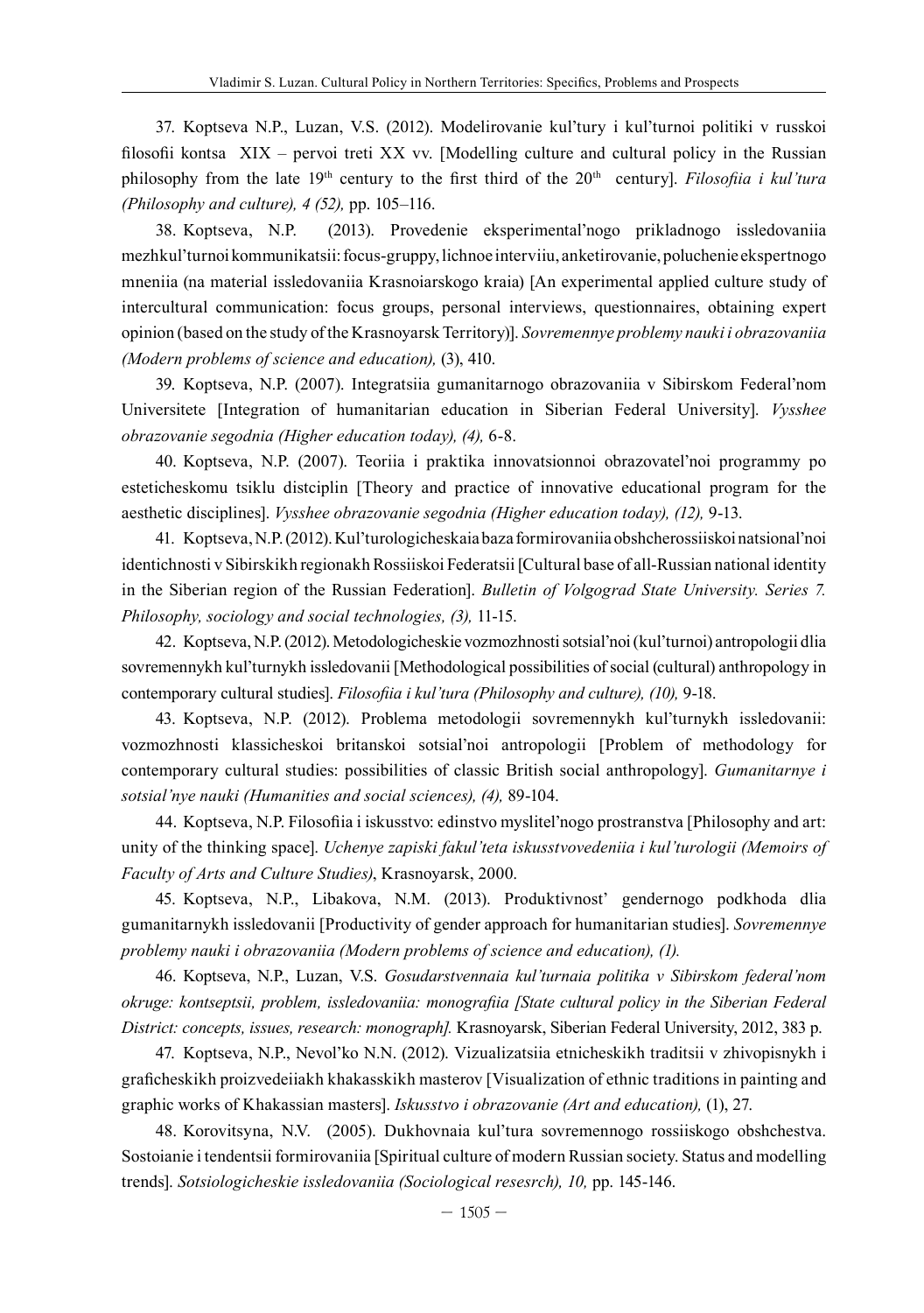49. Kozin, N.G. (2008). Universalistskii proiekt tsivilizatsionnoi identichnosti Rossii [Universalist project of civilizational identity in Russia]. *Filosofiia i obshchestvo (Philosophy and society), 4,* p. 75.

50. *Kul'tura Krasnoiarskogo kraia v tsifrakh za 2011-2012: statisticheskii spravochnik [Culture of the Krasnoyarsk Territory in figures for the years 2011-2012: statistical handbook].* Ministry of Culture of the Krasnoyarsk Territory, 2013, 126 p.

51. Kuropiatnik, M.S. Korennye narody v protsesse sotsiokul'turnykh izmenenii [Indigenous peoples in the process of socio-cultural changes]. Thesis for Doctor of Sociological Sciences. St. Petersburg, 2006, 360 p.

52. Lavrinova, N.N. *Sushchnost' kul'turnoi politiki [Essence of cultural policy].* Available at: http://analiculturolog.ru/archive/itemlist/category/34-issue-17.html?start=40

53. Luzan, V.S. (2013). Konteksty ponimaniia intellektual'nogo dosuga v sovremennykh rossiiskikh issledovaniiakh [Contexts of intellectual leisure interpretation in modern Russian studies]. *Bulletin of Krasnoyarsk State Pedagogical University named after V.P. Astafyev, 4 (26),* 175-178.

54. Luzan, V.S. Sotsial'no-filosofskii analiz dinamiki gosudarstvennoi kul'turnoi politiki Rossiiskoi Federatsii [Socio-philosophical analysis of the dynamics of state cultural policy of the Russian Federation]. Thesis for Candidate of Philosophical Sciences. Specialty: 09.00.11. Krasnoyarsk, 2011, 170 p.

55. Luzan, V.S. Spetsifika zakonodatel'stva, reguliruiushchego zhizneobespechenie i kul'turu KMNS Severa [Specifics of the legislation regulating livelihood and culture of the indigenous smallnumbered peoples of the North]. *Third Russian Congress in Culture Studies with international participation "Creativity in space of tradition and innovation": Abstracts of reports.* St. Petersburg.: Eidos, 2010. Pp. 91-92.

56. Maksimov, A.A. Rуalizatsiia intersov narodov Severa v usloviiakh promyshlennogo razvitiia: ot zarubezhnogo opyta k rossiiskoi modeli [Realization of interests of the peoples of the North in terms of industrial development: from foreign experience to Russian model]. Thesis for Candidate of Economical Sciences. Syktyvkar, 2007, 136 p.

57. Malinovskii, B. *Magiia, nauka i religiia [Magic, science and religion].* M.: Refl-buk, 1998, 290p.

58. Malinovskii, B. *Nauchnaia teoriia kul'tury [Scientific theory of culture].* Moscow: OGI, 2000, 206 p.

59. Marshall, M. (2004). Mezhdunarodnye modeli i tekushchie finansirovaniia [International models and current funding]. *Gosudarstvennaia sluzhba za rubezhom. Upravlenie kul'turoi. Referativnyi biulleten' (Public service abroad. Culture management. Abstract bulletin), 5 (55).* М.: Russian Academy of Public Service, Pp. 69-78.

60. Matveenko, V. (2009). Modeli gosudarstvennoi kul'turnoi politiki v sovremennom mire [Models of state cultural policy in the modern world]. *Voprosy kul'turologii (Issues of Culture Studies), 11.* Pp. 52-55.

61. Mercer С. Towards Cultural Citizenship: Tools for Cultural Policy and Development. – Stockholm: Sodertathe Bank of Sweden Tercentenary Foundation and Gidlunds Forlag. 2002.

62. Merton, R. *Sotsial'naia teoriia i sotsial'naia struktura [Social theory and social structure].* M.: AST, Khranitel', 2006, 873 p.

63. Mezhuiev, V.M. (2004). Filosofiia kul'tury v sisteme sovremennogo znaniia [Philosophy of culture in the system of modern knowledge]. *Lichnost'. Kul'tura. Obshchestvo. (Personality. Culture. Society). Vol. 6, Issue 2 (22).* Pp. 135-156.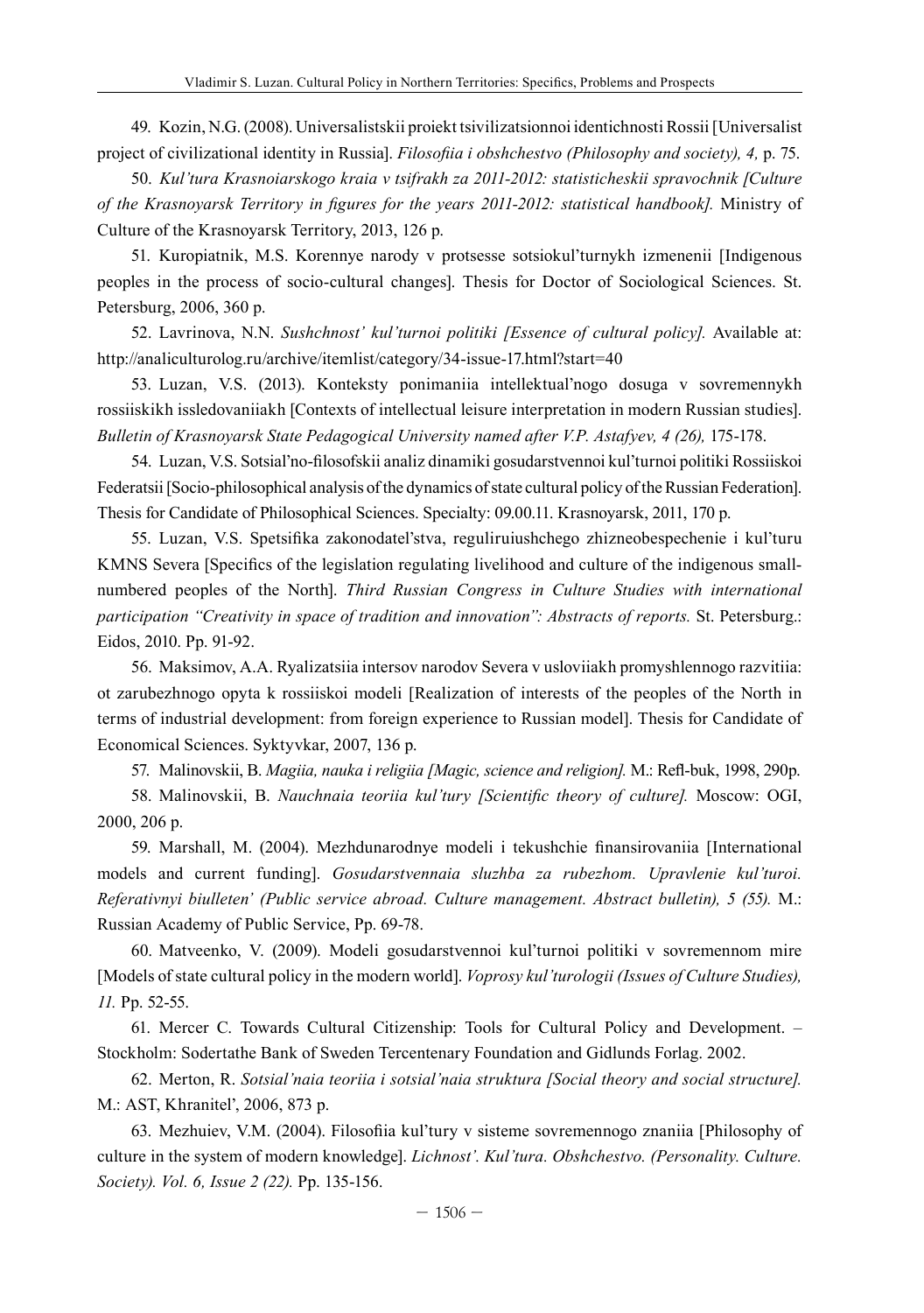64. Motroshilova, N.V. *Mysliteli Rossi ii filosofiia Zapada [Russian thinkers and philosophy of the West].* M.: Respublika, 2006, 477 p.

65. Mozheiko, M.A. *Stanovlenie teorii nelineinykh dinamik v sovremennoi kul'ture: sravnitel'nyi analiz sinergeticheskoi i postmodernistskikh paradigm [Formation of the theory of nonlinear dynamics in contemporary culture: a comparative analysis of synergetic and postmodern paradigms].* Smolensk: SSPU, 2004, 238 p.

66. Murzina, I.Ia. *Fenomen regional'noi kul'tury: poisk kachestvennykh granits i iazyka opisaniia: monografiia [Regional culture phenomenon: the search of quality limits and description language: monograph].* Ekaterinburg, 2003. P. 29.

67. *Osnovnye napravleniia strategii kul'turnoi politiki v Krasnoiarskom krae na 2009-2020 gody [Main directions of cultural policy strategy in the Krasnoyarsk Territory for 2009-2020].* Available at: http://www.krskstate.ru/culture

68. Osokin, Iu.V. *Kul'turologiia [Culture studies].* Encyclopedia in 2 volumes. Vol.1. M. ROSSPEN, 2007. P. 1072.

69. *Ot strategii kul'turnoi politiki k taktike upravlencheskogo vzaimodeistviia: materialy kraevykh publichnykh slushanii 11-12 marta 2009 [From cultural policy strategy to tactics of administrative interaction: materials of the regionalpublic hearings on 11-12 March 2009].* Krasnoyarsk, Ministry of Culture of the Krasnoyarsk Territory, 2009, 128 p.

70. Porus, V.N. *U kraia kul'tury (filosofskie ocherki) [At the edge of culture (philosophical essays)].* M.: Kanon+, 2008, 463 p.

71. *Programma realizatsii Osnovnykh napravlenii strategii kul'turnoi politiki Krasnoiarskogo kraia na 2009-2020 gody [Program of implementation of main cultural policy strategies in the Krasnoyarsk Territory for 2009-2020].* Available at: http://www.krskstate.ru/culture/develop/0/id/4090

72. Razlogov, K., Orlova, E. Kuzmin, E. (2005). Rossiiskaia kul'turnaia politika v kontekste globalizatsii [Russian cultural policy in the context of globalization]. *Otechestvennye zapiski (Domestic notes), 4 (25).* Pp. 44-51.

73. Reference legal system "ConsultantPlus".

74. Reznik, Iu.I. (2001). Kul'tura kak predmet izucheniia [Culture as a subject of study]. *Lichnost'. Kul'tura. Obshchestvo. (Personality. Culture. Society). Vol. 3, 2 (8).* Pp. 198-217.

75. Savel'iev, V.V. Regionalizatsiia kak uslovie povysheniia effektivnosti kul'turnoi politiki [Regionalization as a condition for improving the effectiveness of cultural policy]. *Orientiry kul'turnoi politiki. Inf. Vypusk (Reference points of cultural policy. Inf. Issue), 11.* M.: MICC of MK, 2003. Pp. 46-61.

76. Semenova, A.A. Metodologicheskie vozmozhnosti teorii kul'tury dlia analiza modifikatsii drevnerusskogo kontsepta "gosudarstvo" v rossiiskoi kul'ture XXI veka [Methodological possibilities of culture theory for analysis of modifications in ancient concept of "state" in Russian culture of the 21st century]. Summary of Thesis for Candidate of Philosophical Sciences. Specialty: 24.00.01. Novgorod, 2009, 26 p.

77. Shchedrovitskii, P.G. (2006). Kul'turnaia politika: predposylki peremen [Cultural policy: background for change]. *Rossiiskoe ekspertnoe obozrenie (Russian expert review), 3 (17).* Pp. 31-33.

78. Shcherbina, V.V. (2000). Raspad kul'tury i stsenarii vozmozhnogo razvitiia Rossii [Disintegration of culture and a possible scenario for Russia's development]. *Lichnost'. Kul'tura. Obshchestvo. (Personality. Culture. Society).* Vol. 2. M. RAS, Pp. 10-23.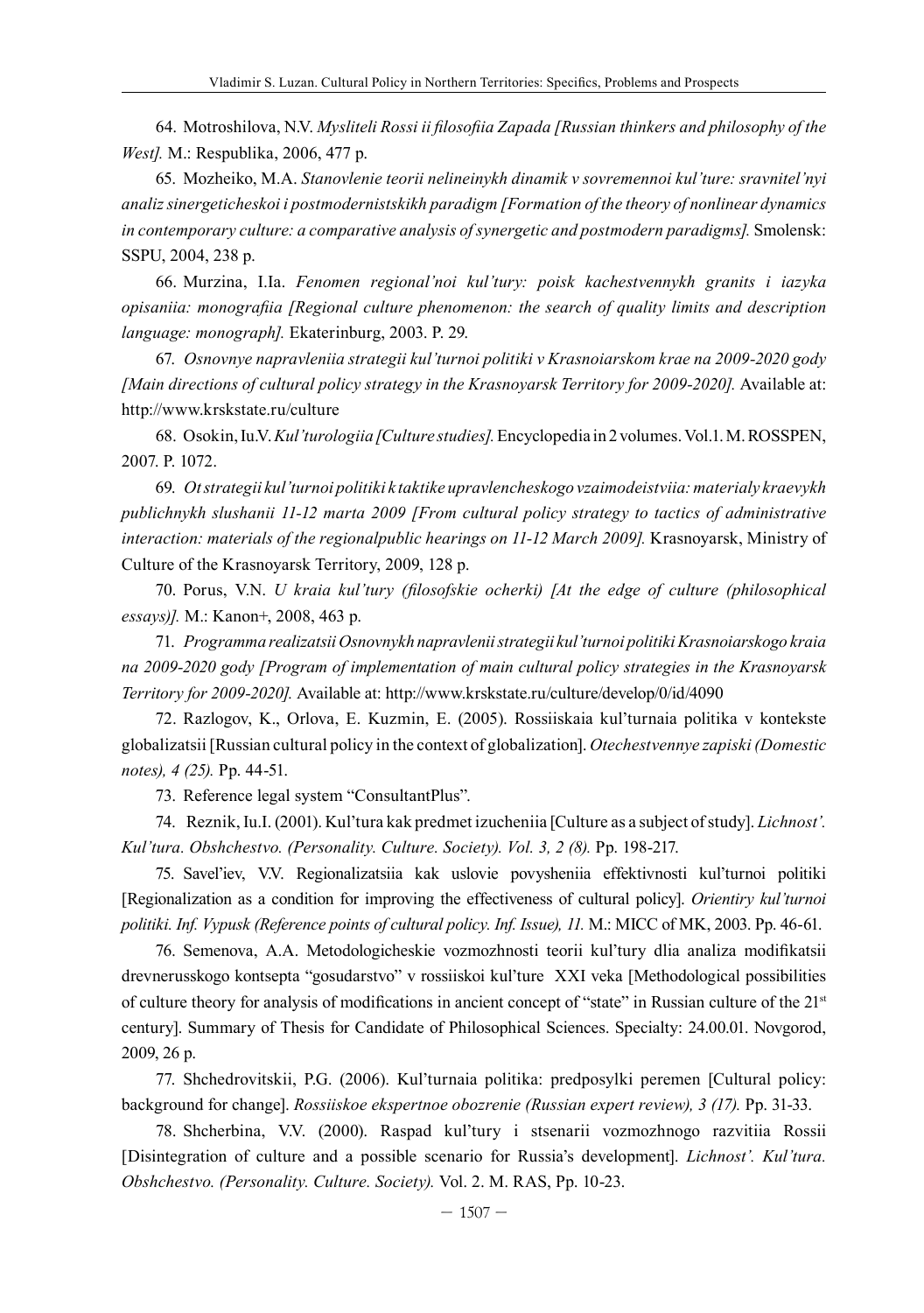79. Shemanov, A.Iu. *Samoidentifikatsiia cheloveka i kul'tury [Self-identification of man and culture].* M.: Academicheskii proiect, 2007, 479 p.

80. Sorokin, P.A. *Sotsial'naia i kul'turnaia dinamika [Social and cultural dynamics].* Moscow: Astrel, 2006. 1176 p.

81. Tul'chinsky, G.L. *Management v sfere kul'tury [Culture management].* St. Petersburg. Publishing House "Lan", 2001, 384 p.

82. Ustinova, Ie.N. (2005). Globalizatsiia i kul'tura: istoricheskii kontekst [Globalization and culture: historical context]. *Filosofskie nauki (Philosophical sciences), 12.* Pp. 55-67.

83. Vinokurova, Ie.P. Kul'turnaia politika v Respublike Sakha (Iakutia): etnokul'turnye i geokul'turnye osobennosti [Cultural policy in the Republic of Sakha (Yakutia): ethno-cultural and geo-cultural features]. Thesis for Candidate of Culture Studies. Moscow, 2011, 206 p.

84. Vostriakov, L.Ie. (2004). Kul'turnaia politika: osnovnye kontseptsii i modeli [Cultural policy: basic concepts and models]. *Ekologiia kul'tury: inf. Biulleten' (Ecology of culture: inf. Newsletter).*  Arkhangelsk, 1, pp. 79-108.

85. Vostriakov, L.Ie. (2004). Modeli kul'turnoi politiki (kross-kul'turnyi analiz) [Cultural policy model (cross-cultural analysis)]. *Obshchestvo i ekonomika (Society and economy*) Moscow, 1, pp. 139-178.

86. Vostriakov, L.Ie. *Kul'turnaia politika: kontseptsii, poniatiia, modeli [Cultural policy: concepts, notions, models].* Available at: http://www.cpolicy.ru/analytics.

87. Vostriakov, L.Ie. *Regional'naia kul'turnaia politika poreformennoi Rossii: sub'ektnoi izmerenie [Regional cultural policy of post-Reform Russia: subjective dimension].* St. Petersburg., Publishing House SZAGS, 2005, 344 p.

88. Zagrebin, S.S. (2008). Kul'turologicheskaia ekspertiza v sisteme kul'turnoi politiki sovremennogo rossiiskogo gosudarstva [Cultural expertise in cultural policy system in modern Russian state]. *Fundamental'nye problem kul'turologii (Fundamental problems of cultural studies). Vol. 4.* M.: Aleteia. Pp. 54-58.